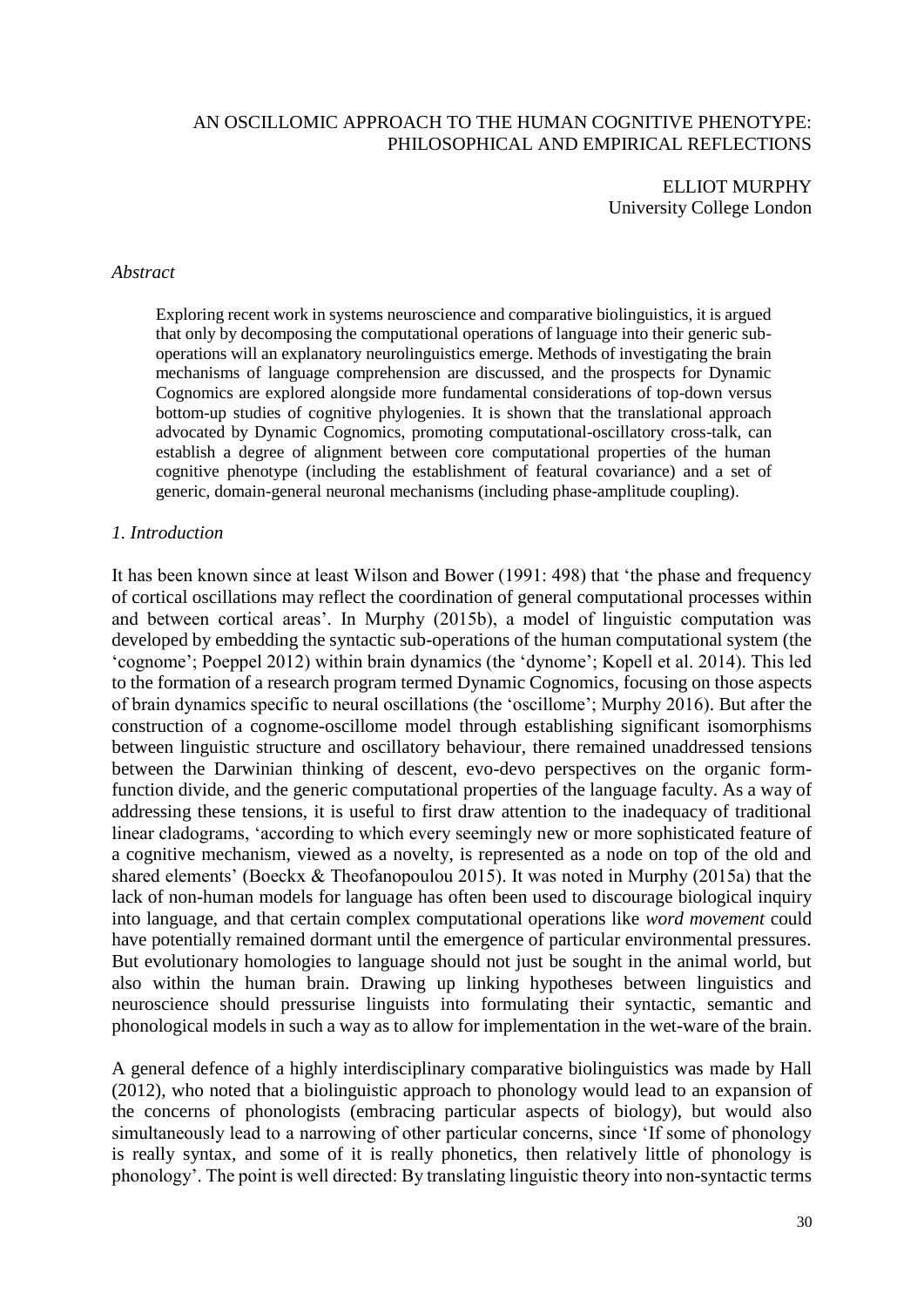(that is, neurobiological and biophysical terms), notions such as *language* and *set-formation*  can be re-situated and potentially given a biologically plausible level of explanation. A program such as Dynamic Cognomics (Murphy 2015b), suggesting ways of investigating language from multiple perspectives (cognome, dynome, connectome, genome) will satisfy a greater number of theoretical and empirical demands. The range of available biophysical discussion has by now expanded sufficiently to permit the construction of a science of language which can exploit the full interdisciplinary range seen in the cognitive, biological and natural sciences.

## *2. Philosophical Considerations*

A notable justification for an interdisciplinary study of language is found in Miłkowski's (2012: 81) assessment of the limits of computational explanations of cognition, which notes that 'Some really basic cognitive systems, such as sponges or plants, may be explained in terms of simpler computation models, whereas more complex processes require interlevel explanations to give meaningful, idealized explanations and predictions'. The biological study of language should be concerned with presenting generic computational operations that, in Poeppel's (2012: 52) words, 'could be implemented quite straightforwardly in neural circuits'. There are doubtless certain domains which have regularly exploited the findings of modern neuroscience and, more often, quantum physics and other fields; in particular, certain strands of psychology and neo-spiritualism (see Burnett, 2016 for the pitfalls of 'neuro-nonsense'). Care must be taken, then, to decompose the language faculty into the kinds of constituent computational parts which could be deemed neurobiologically plausible. The right level of granularity must be sought after at all levels of biological and cognitive analysis. What is not often recognised, though, is that linguists approaching the biology of language who keep to discussions of *syntax* and *semantics* do so from purely atheoretical grounds (although see Zaccarella et al. 2015 for a careful imaging study of Merge versus word lists, with the former implicating the pars opercularis and superior temporal sulcus). There is nothing in the principles of theta-role assignment, agreement relations or evolutionary developmental biology which prohibits the formation of multidisciplinary perspectives on language evolution and comprehension. Just as classical concepts like *mind* and *motion* are now understood to be too coarse-grained and vague to be of any empirical use, so too should linguists begin to see *labels* and *movement* as inadequate to the task of constructing cognitive phylogenies.

Throughout the twentieth century, artificial intelligence research repeatedly moved in and out of synch with the biological sciences. In comparison, linguists have often claimed to be in synch with biology, but have provided little direct evidence to back these claims up. Somewhat peculiarly, it was only fairly recently that the brain was considered eligible to be the focus of biolinguistic inquiry. Concurrently, when biolinguistic investigations do get off the ground, the focus of investigation is often left unclear. Matsunaga and Okanoya (2014), for instance, discuss what they call 'potential regulators in the faculty of language', a superfamily of proteins (cadherins) identified as cell adhesion molecules and which may play a role in vocal behaviour. This biolinguistic perspective is to be welcomed, but the target of this discovery is the sensorimotor faculty, not the syntactic faculty.

Relatedly, the concept of third factors in theoretical linguistics, referring to principles not specific to language which influence its design (Chomsky 2005, Narita 2014), is often ridiculed for being 'vague', as if it supposedly constitutes a uniform neurobiological mechanism. Similarly, in 1734 Bishop Berkeley criticised the intuitive notion of infinitesimals as 'Ghosts of departed Quantities' (1992: 199), and it wasn't until 1966 that Abraham Robinson provided a firm mathematical foundation for them in Non-Standard Analysis. This alone should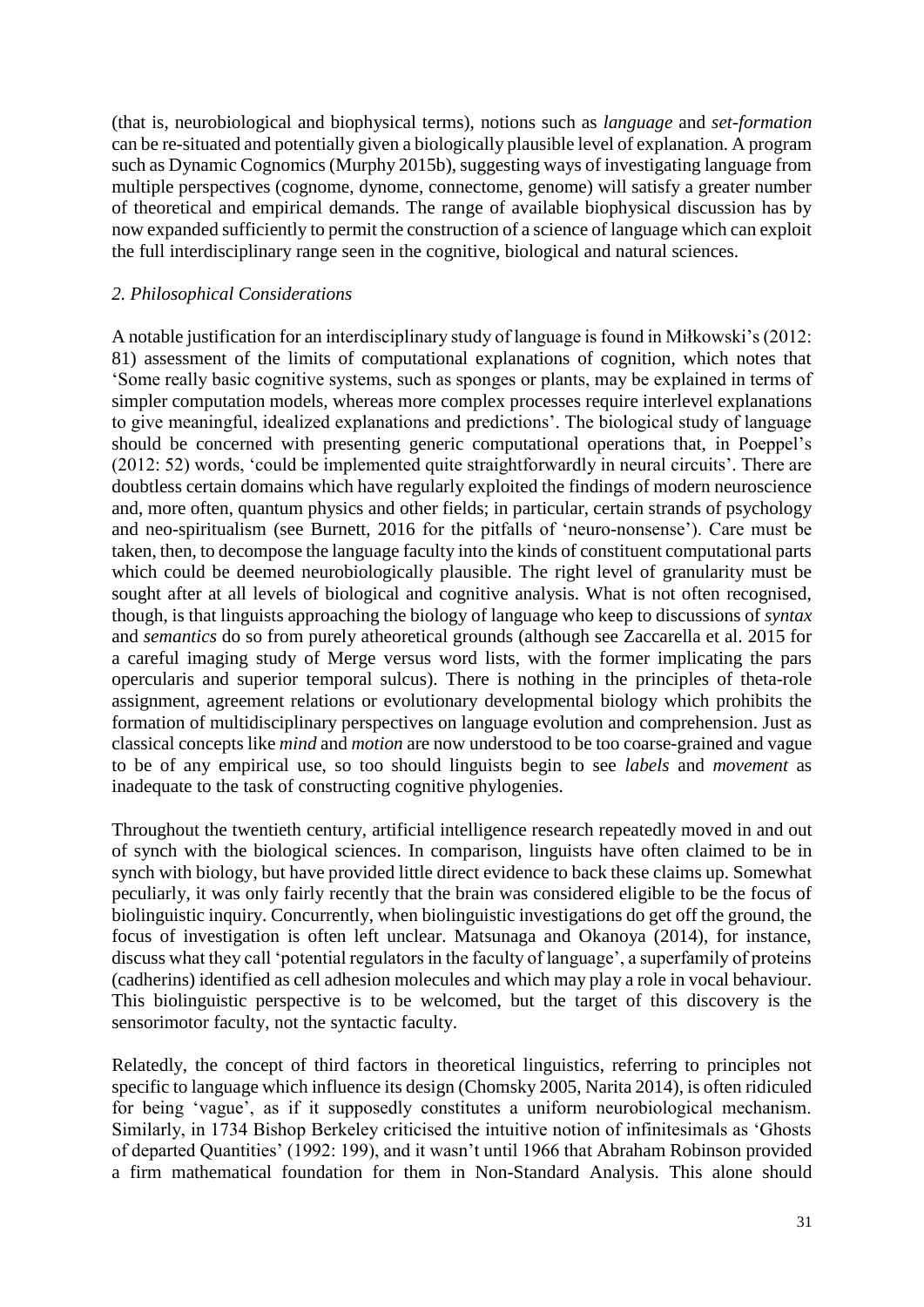encourage us not to rule out a forthcoming formulation of specific third factor constraints within the domain of, for instance, molecular biology or neurobiology (see Johansson 2013 for an insightful critical review of the third factor literature and its goals and limitations). Neural oscillations may well be what is needed to explain the minimal search principles of labeling; departing from the neo-Darwinian adaptationism of Schoenemann's (2012) neurolinguists.

On the issue of computational efficiency, and considering the above multidisciplinary demands, it may also be useful to distinguish between laws of physics and laws of nature. The former are found in the physical sciences, such as Newton's laws of motion, while the latter are underlying principles which have parametric application via distinct mechanisms (e.g. neural, entomological) across various domains ranging from insect navigation to subatomic particles. Likely candidates for natural laws include least effort (Zipf 1965/1949) and last resort principles (Narita 2014), implemented within the context of a specific explanatory theory (linguistics, neurophysiology, chemistry, etc.). The labeling operation in syntax utilises notions of least effort, a law of nature, but would not apply to the motion of planetary bodies, which would implement such notions through different mechanisms. Similarly, brain rhythms are a manifestation of a natural law of 'periodicity' (the term used in the earth sciences) or 'oscillation' (physics) or 'cyclicity' (engineering and linguistics), which all refer to the steady recurrence of a particular theoretical structure (see Tass 1999 for a discussion of dynamic synchronisation in physics which may be responsible for the oscillations of the dynome, in a similar way that oscillomic operations may be responsible for the cyclicity of the cognome; see also Rodrigeus et al. 2016). The neural mechanisms which construct the human computational system are likely not unique to language, being instead domain-general and operative in other cognitive faculties (see the hierarchical processing found in vision (Ursini 2011) and motor planning (Fujita 2009)), and indeed other species (Schlenker et al. 2014). Higher cognitive functions implicated in *γ*, for instance, have their origin in 'a limited set of circuit motifs which are found universally across species and brain structures' (Bosman et al. 2014: 1982). These considerations have direct theoretical and experimental implications for linguistics, neuroscience and anthropogeny. The operations of syntax are not to be found in any particular anatomical region, but may rather emerge from the way brain waves synchronise the activation of pathways storing discrete featural representations (though how this information is stored is a separate issue). While it could be said that this simply amounts to a special kind of localisation, understanding brain rhythms could on the contrary shed light on why language is restricted to its particular computational properties, and not some other imaginable operations which fall outside neurophysiological constraints.

# *3. Empirical Considerations*

Turning to more empirical considerations, the phonological representations explored in Giraud and Poeppel's (2012) dynamical model of the human auditory system crucially rely on perceptual events. Syntactic representations, in contrast, are internally self-generated. Unless this is taken into consideration, neurolinguists may well be confined to studying only the products and epiphenomena of narrow syntax. Nevertheless, if *γ* waves, for instance, reflect a fundamental unit of linguistic interpretation, as proposed in Murphy (2015b), then analysing the time course of *γ* embedded within slower rhythms would likely be a fruitful direction for experimental research in humans, even if the semantic content manipulated by such rhythms remains 'invisible' – as, indeed, it may remain, given our cognitive 'scope and limits' (Russell 1948), 'bounds of sense' (Strawson 1966) and other such constraints (see also Buzsáki 2010).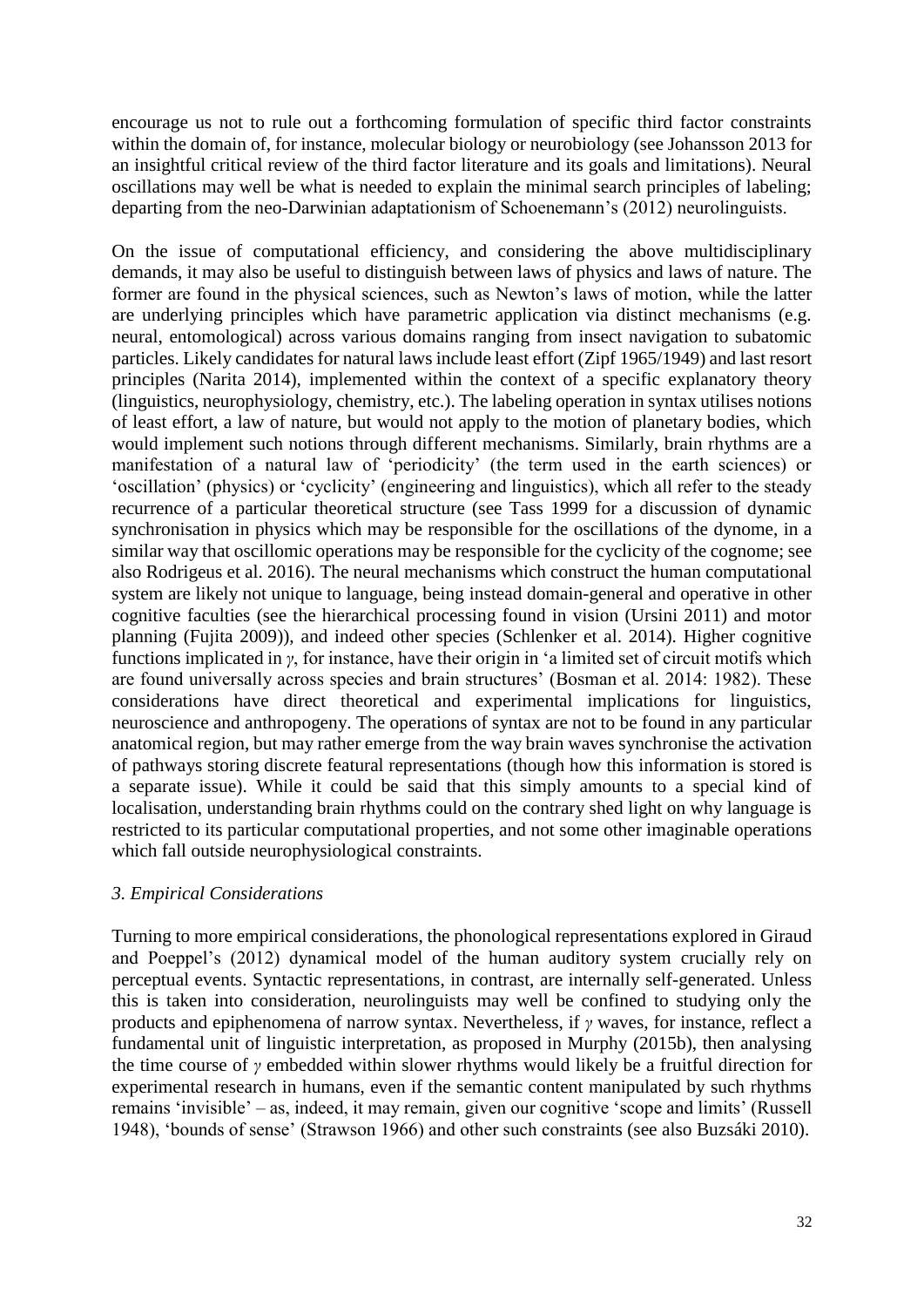An answer to what Embick and Poeppel (2015: 363) term the second specialisation question was presented in Murphy (2015a): 'Are there particular parts of the [computationalrepresentational] theory that are more likely to be candidates for explanatory neurolinguistic explanation than others?' Labeling and cyclic transfer were suggested as candidates. These are the operations which attribute to a given set a syntactic identity and maintain it in memory whilst transferring these structures to the conceptual and sensorimotor interfaces in 'chunks' of a given size. But what about the opposite problem of neurobiological specificity? This is posed by the first specialisation question: 'Are there particular levels of [neurobiological] organisation that are to be privileged as candidates for [computational-representational] specialisation?' In Murphy (2015b), it was suggested that brain dynamics, in particular neural oscillations, are likely candidates to be privileged in such a way. Embick and Poeppel (2015) also make a useful distinction between *correlational*, *integrated* and *explanatory*  neurolinguistics. The first occurs when neurobiological (NB) computation is correlated with a computational/representational (CR) theory, the second when NB data provides a way of selecting between CR theories, and the third when properties of NB explain why a CR theory is the way it is. As the authors explain, 'although cognitive theories and NB theories are advancing in their own terms, there are few (if any) substantive linking hypotheses connecting these domains' (Embick & Poeppel 2015: 357). The 'translation' project begun in Murphy  $(2015b)$  – converting parts of the cognome into the oscillome – is only one step towards explanatory neurolinguistics, concerned as it is primarily with *correlational* investigations (Embick & Poeppel 2015). It is worth noting in this connection that due to the frequent overlap in roles attributed to *β* and *α* waves, Bressler and Richter (2015: 63) argue for a re-definition of neural oscillations based on functionality, not arbitrary clinical and frequency boundaries. Though this does not currently warrant a re-formulation of any oscillomic proposals, it is worth keeping this approach in mind, as a re-conceptualisation of the cognome may well simultaneously require a re-formulation of the oscillome.

Though the approach to Dynamic Cognomics outlined in Murphy (2015b) was informed by a top-down translation-based methodology, bottom-up oscillomic investigations, which attempt to re-construct the cognome based on present neurobiological understanding, are more in line with Darwinian thinking of modification by descent. Top-down perspectives can be highly instructive up until the point that sufficiently decomposed and generic operations and processes have been discovered. But insisting on a wholly top-down perspective is inconsistent with both Darwinian and Thompsonian thinking (see Balari & Lorenzo 2013). The goal should be to unite, and not divide, information from different computational and implementational levels through generic brain rhythm mechanisms. As explored by Balari and Lorenzo (2015), evolution 'tinkers' existing mechanisms (e.g. slight changes in oscillomic operations like selective inhibition via lower-level connectome-based modifications) to yield novel higherlevel operations like 'Form Set'. Richer collaboration between linguists and systems neuroscientists, computer scientists and geneticists consequently needs to take place, developing an understanding of how the 'order' of computationally efficient linguistic suboperations arises out of the 'chaos' of brain dynamics. For instance, the glymphatic system (responsible for 'cleaning' the brain of protein aggregates) is also responsible for delivering glucose to neurons, and possibly also to white matter (Jessen et al. 2015). Its potential role in brain function, and consequently cognition, is only just beginning to be researched. Other recent work has shown that electrical signalling is present in bacterial communication (Prindle et al. 2015), suggesting with fascinating and timely clarity that the oscillatory properties of the language-ready brain arise from ancient, generic mechanisms.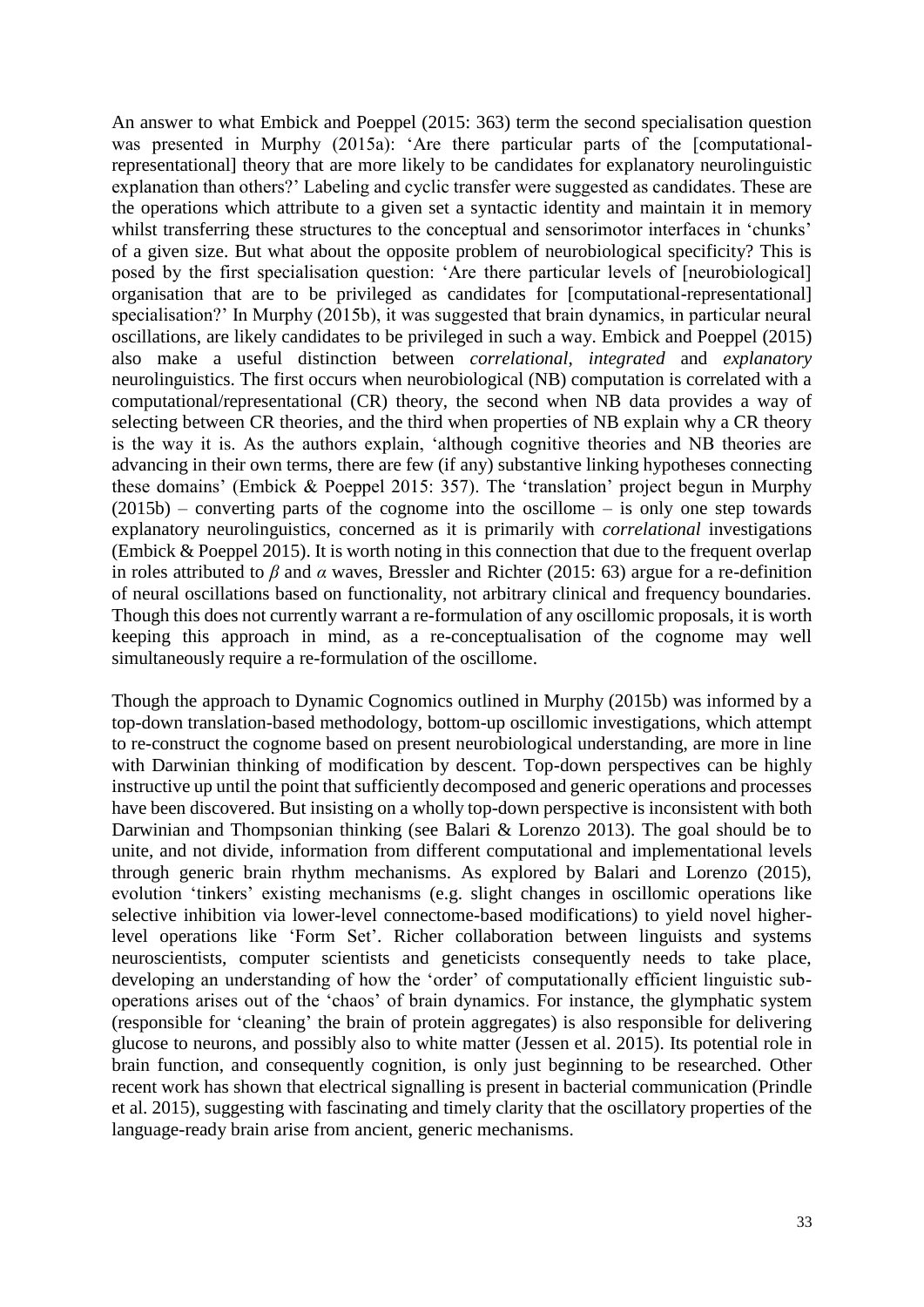The experimental obstacles towards a comprehensive dynomic account of language are numerous, imposing serious limits on investigation. Most notably, speech contains no markers for the hierarchical structure of language, and so some measure of internal markers needs to be employed instead. Nevertheless, some progress has been made in researching isomorphisms between linguistic structure and oscillations. Addressing the possibility that oscillations can provide such an empirical measure on linguistic structure building, Ding et al.'s (2016) MEG study demonstrated that during listening to connected speech cortical activity of distinct rhythms corresponded to the time course of (standardly hypothesised) linguistic structures like words and phrases. Particular rhythms became entrained to linguistic structures of distinct levels, with 'entrainment' referring to the process of oscillations becoming synchronized with temporal regularities in an external input streams. Cortical dynamics consequently emerge at all linguistically relevant timescales. To show this, Ding et al. constructed stimuli in which constituent structure was dissociated from prosodic and statistical cues, ensuring that only grammar-internal processes were engaged in the construction of linguistic structures, without the assistance of other mechanisms. The response rhythm spectrum revealed distinct peaks at syllabic, phrasal and sentential rates. These were, respectively, 4, 2 and 1Hz frequencies. This suggests a major role of  $\delta$  and  $\theta$  rhythms in all levels of linguistic computation. To quote Ding et al., 'coherent synchronization to the correlated linguistic structures in different representational networks, for example, syntactic, semantic and phonological, provides a way to integrate multi-dimensional linguistic representations into a coherent language percept'. To show that these cortical dynamics reflected syntactic structure building, Ding et al. eliminated phrasal and sentential structure by also including random syllable sequences. When these were presented to subjects, only acoustic level tracking occurred, lending support to the neurobiological (and not just psychological) validity of abstract linguistic structure. This design could in future be used to achieve a finer-grained picture of what the brain regards as phrasal and sentential, challenging or supporting particular computational theories of phrase-structure building (e.g. labeling theory and the numerous views on cyclic transfer).

In what follows, I will assume familiarity with the oscillomic model proposed in Murphy (2015b, 2016). Given the syntactic labeling role (i.e. maintaining a phrase in memory and attributing it a syntactic identity) attributed to *β*, it may be that this slower rhythm couples with and determines the phase of embedded *γ* cycles responsible for storing conceptual 'roots', thereby 'labeling' the faster rhythms by attributing to them a grammatical property (i.e. phasal features) and maintaining them in memory for the next derivational cycle. This may contribute to the slower rhythms (1-4Hz) documented by Ding et al.'s (2016) study of basic phrase structures, which they detected at language-relevant cortical structures like the left inferior frontal gyrus and the posterior and middle superior temporal gyrus (although Ding et al.'s finding of increased *δ* for real words compared to pseudo-words was not replicated in Mai et al.'s (2016) study, and so further work is needed to clarify the dynamics of semantic memory). *β* also plays a crucial role in sensory prediction through being modulated by unpredicted pitch stimuli 200-300ms post-onset (Chang et al. 2016), and it is conceivable that a domain-general updating procedure is carried out by ensembles oscillating in this range, with both perception and language requiring perceptual and structural property updates (see Palmer et al. 2016 for further evidence that  $\beta$  power reflects sensorimotor uncertainty estimates). Abel et al. (2016) also detected robust and focal *β* increases at the left and right anterior temporal lobe during the retrieval of names for people and tools.

Vignali et al.'s (2016) study of self-paced sentence-level processing (using naturalistic, ecologically valid fixation-related potentials, in contrast to most electrophysiological work on sentence processing which relies on serial visual presentations) revealed that semantically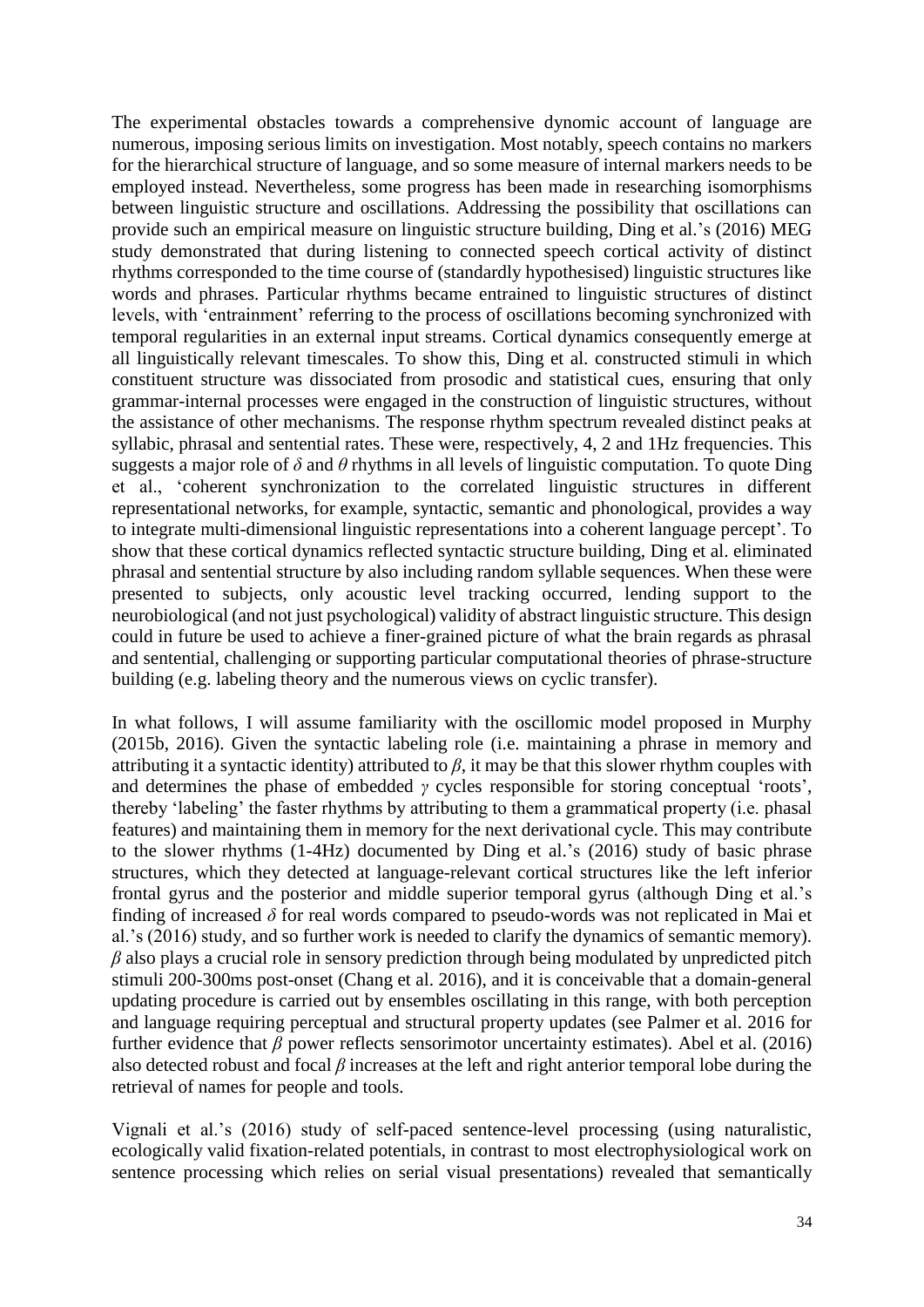incongruous words elicited a decreased *β* response relative to congruous words, while *γ* power increased linearly as sentences proceeded. Interestingly, they also found  $\theta$  power increases in the 300-900ms time window after the onset of syntactically correct sentences but not after the onset of randomised word lists, suggesting that this slower rhythm plays a role in cyclic Spell-Out operations and the retrieval of lexical representations. Other recent research point to a role for *θ* in synchronising 'hearing' and 'speaking' information in left auditory-related cortex and Broca's area, with Elmer and Kühnis's (2016) EEG study of simultaneous interpreters (individuals who are trained in translating a source language into a target language virtually simultaneously) revealing increased *θ* power and synchronisation during a semantic decision task relative to controls. Given the role of hippocampal  $\theta$  in working memory processes (Murphy 2016), it is also likely that this region, along with subcortical *θ*- and *α*-oscillating regions like the thalamus, contribute to the rapid lexical access abilities of simultaneous interpreters. Burgaleta et al.'s (2016) study of bilingual brains revealed significantly expanded subcortical structures relative to monolinguals, localised in bilateral putamen, thalamus, left globus pallidus and right caudate nucleus, pointing to an important role of these regions in language (see also Henderson et al. 2016 for evidence of a distributed network responsible for syntactic prediction, spanning bilateral inferior frontal gyrus and insula, and fusiform and right lingual gyri). Matchin and Hickok (2016) provided further evidence against the classical Broca-Wernicke model of neurolinguistics, with syntactic perturbation (involving the cued, midutterance restructuring of the planned syntax of a sentence) being shown to not involve Broca's area or the anterior temporal lobe, but rather a cortical-subcortical network involving the right inferior frontal gyrus (Lam et al. 2016 also provides an oscillation-based rejection of the classical Broca-Wernicke model). In short, while a framework for how neural oscillations contribute to sensory perception is beginning to emerge (see Obleser 2016 for discussion), the prospects for cognitive oscillatory frameworks are also advancing apace.

The oscillomic model in Murphy (2016) also permits an empirical exploration of a number of topics classically isolated to computational/representational debates. For instance, Abe (2016) claims that syntactic movement is a composite of Copy and Merge, and that copying a syntactic object makes the original inactive during syntactic computation. In oscillomic terms, a number of hypotheses could be entertained about how such processes are implemented. A separate (neuroethological) question then surfaces regarding how items are held in short-term memory before being discarded from the workspace. Since other recent work suggests that a number of syntactic problems (the Halting Problem, the Empty Category Principle and Extended Projection Principle) can be explained by the proposal that moved syntactic objects remain in positions where their unvalued features can be valued (Hosono 2016), this affords a central role to the oscillatory synchronisation processes claimed in Murphy (2015b, 2016) to be responsible for featural covariation/agreement. Taking into consideration much of the working memory oscillation literature (Lundqvist et al. 2016, for instance, show that working memory information is linked to brief  $\gamma$  bursts while  $\beta$  bursting reflects a default network state interrupted by *γ*), it was suggested in Murphy (2016) that features are valued by distinct ensembles being phase-locked, 'agreeing' in both rhythmic and representational senses.

These proposals are in line with Mai et al.'s (2016) finding of *γ*-related modulations during semantic and syntactic processing. A general computational operation (feature valuation) can therefore approach a degree of alignment with a general oscillatory mechanism (crossfrequency coupling). The question of whether these computations are achieved through increasing or decreasing phase-amplitude coupling is of course an open one, and should not be assumed *a priori*, with distinct cognitive systems likely employing oscillomic processes in different ways: Esghaei et al. (2015), for instance, show visual attention in macaque monkeys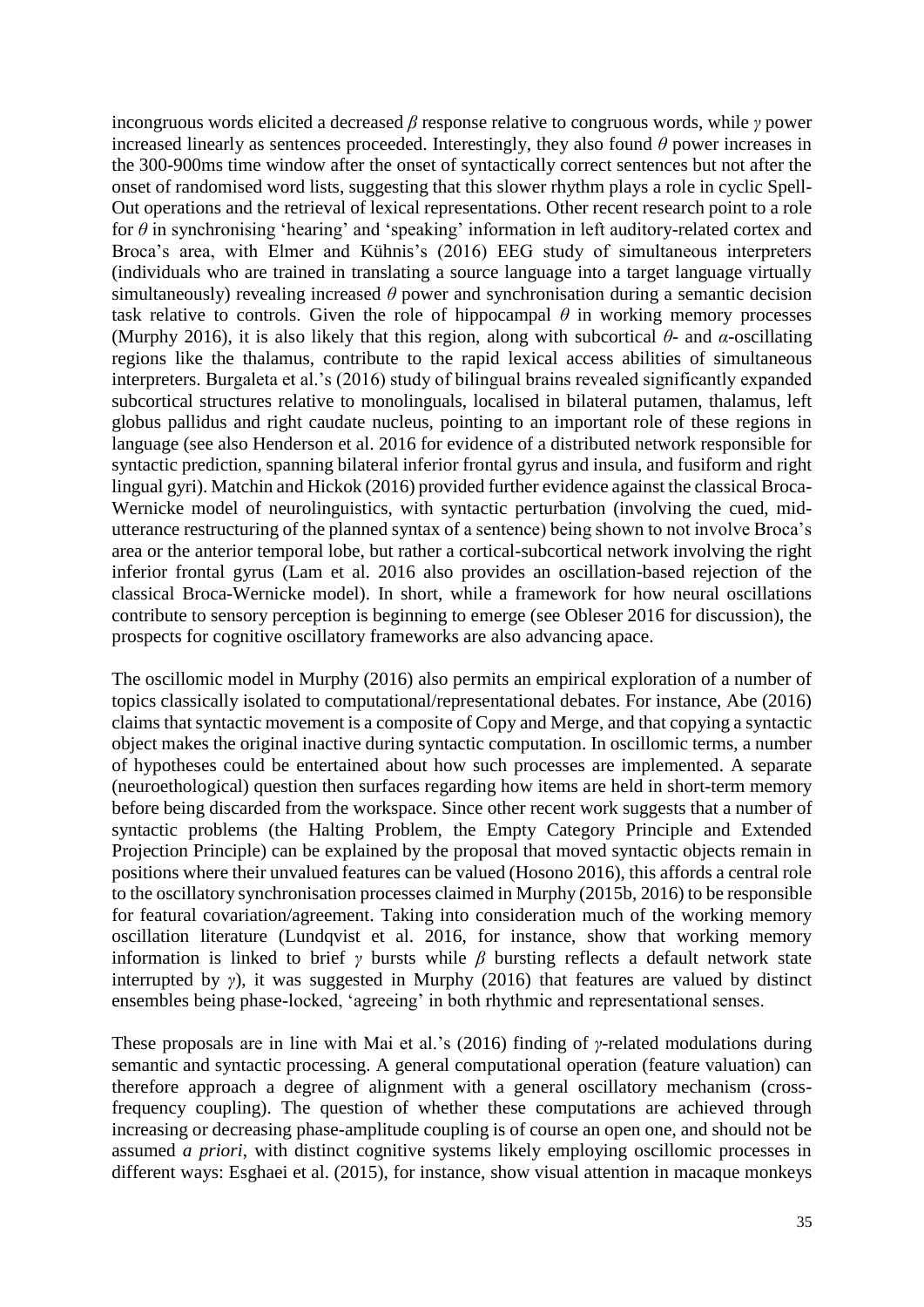decreases phase-amplitude coupling, seemingly to increase neuronal discriminability for attended stimuli. Visual cortex appears to use phase-amplitude coupling to regulate interneuronal correlations and enhance the discrimination of visual stimuli, selecting the appropriate representations. Relatedly, Mai et al. (2016) found decreased *θ-γ* cross-frequency coupling for speech relative to non-speech, along with increased *θ* power for speech and increased *γ* power for real-words relative to pseudo-words (as predicted by the oscillomic model in Murphy 2016). They suggest that the reasons for decreased cross-frequency coupling in speech is due to the higher difficulty of sound matching in non-speech sounds which result in higher psychoacoustic working memory demands, yet their findings may also be due to a similar neuronal discrimination process as the one proposed by Esghaei et al. (2015). Phase-amplitude coupling increases (as in a number of studies reviewed in Murphy 2015b) and decreases (as in Esghaei et al. 2015) consequently play a number of distinct functional roles, although the underlying physiological mechanisms which give rise to them are still not well understood (see also Asano & Gotman 2016 for the emerging potential of electrocorticography (ECoG) to monitor the oscillatory dynamics of language).

### *4. Conclusion*

As the empirical and theoretical considerations discussed above suggest, Dynamic Cognomics has the potential to achieve what Poeppel (2012: 35) terms 'theoretically well-motivated, computationally explicit, and biologically realistic characterizations of function'. I take this approach to be part of a line of research starting with Lisman and Idiart's (1995: 1512) seminal suggestion that 'brain oscillations are a timing mechanism for controlling the serial processing of short-term memories'. With the emergence of this program, there is no longer a coherent notion of 'language' or 'labeling' or 'syntax'. There is only the brain, with its various cell assemblies, electrophysiological properties, and mechanisms of phase-locking, cycle skipping, and other oscillomic operations. The explanatory reach of these operations still remains fairly modest, but experimental advances in tandem with developments in theoretical neurobiology along the lines I have suggested may well prove conducive to grounding linguistic computation in the brain.

### *Acknowledgements*

This work was supported by an Economic and Social Research Council scholarship (1474910).

## *References*

ABE, JUN. 2016. "Dynamic antisymmetry for labeling". *Lingua 174*. pp. 1-15.

- ABEL, TAYLOR J., RHONE, ARIANE E., NOURSKI, KIRILL V., ANDO, TIMOTHY K., OYA, HIROYUKI, KOVACH, CHRISTOPHER K., KAWASAKI, HIROTO, HOWARD III, MATTHEW A., TRANEL, DANIEL. 2016. Beta modulation reflects name retrieval in the human anterior temporal lobe: an intracranial recording study. *J. Neurophysiol.* doi: 10.1152/jn.00012. 2016.
- Asano, Eishi, & Gotman, Jean. 2016. "Is electrocorticography-based language mapping ready to replace stimulation?" *Neurology 86*. doi: 10.1212/WNL.0000000000002533.
- BALARI, SERGIO, & LORENZO, GUILLERMO. 2013. "*Computational Phenotypes: Towards an Evolutionary Developmental Biolinguistics*". Oxford: Oxford University Press.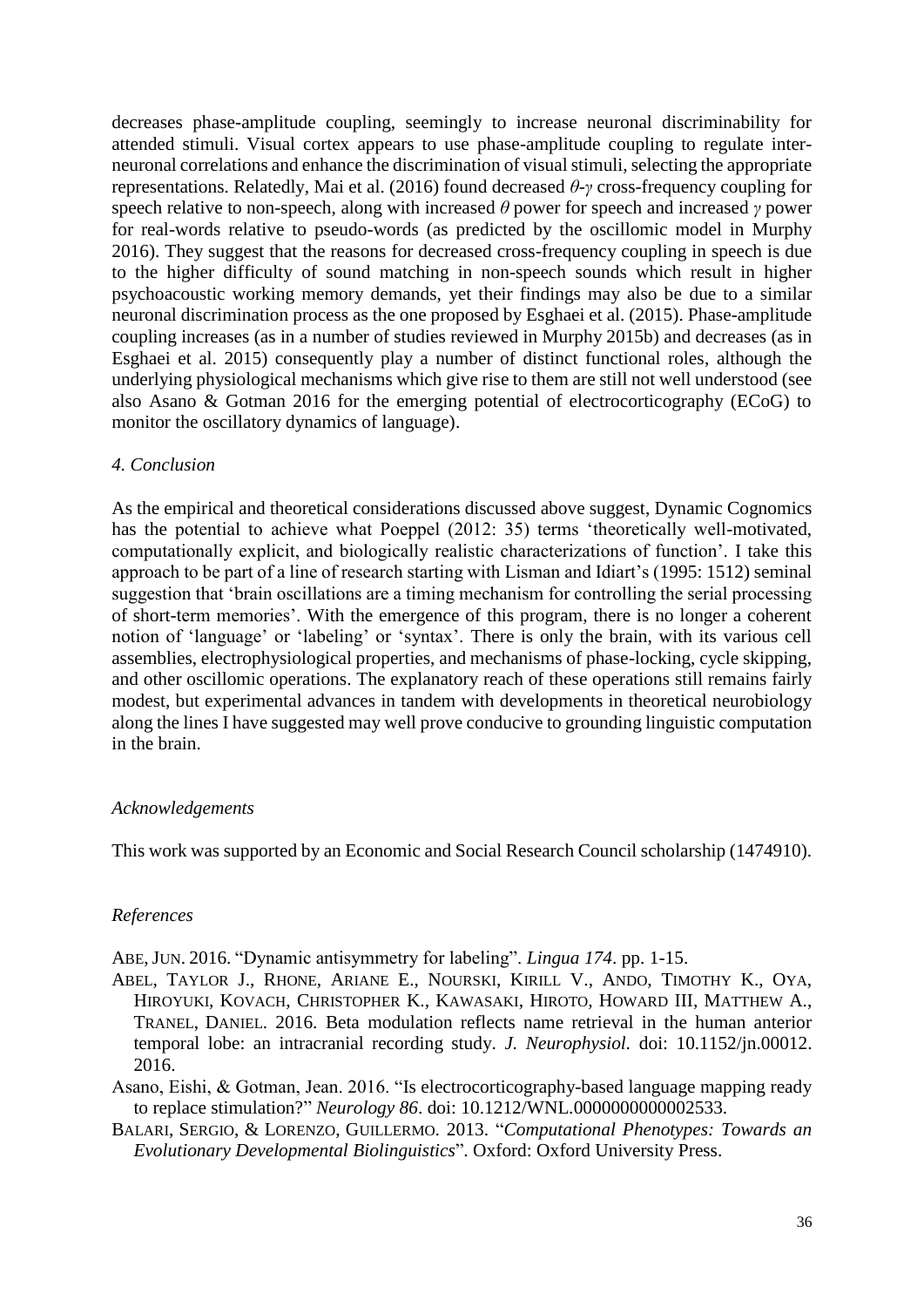- BALARI, SERGIO, & LORENZO, GUILLERMO. 2015. "It is an organ, it is new, but it is not a new organ. Conceptualizing language from a homological perspective". *Frontiers in Ecological Evolution 3, 58*. doi: 10.3389/fevo.2015.00058.
- BERKELEY, GEORGE. 1992. "*The Analyst*". 1734. Reprinted in Jesseph, D.M. "*De Motu and The Analyst: A Modern Edition, with Introductions and Commentary*". London: Kluwer Academic Publishers Dordrecht.
- BOECKX, CEDRIC, AND THEOFANOPOULOU, CONSTANTINA. 2015. "Cognitive phylogenies, the Darwinian logic of descent, and the inadequacy of cladistic thinking". *Frontiers in Cell and Developmental Biology* 3: 64. doi:10.3389/fcell.2015.00064.
- BOSMAN, CONRADO A., LANSINK, CARIEN S., & PENNARTZ, CYRIEL M. A. 2014. "Functions of gamma-band synchronization in cognition: from single circuits to functional diversity across cortical and subcortical systems". *European Journal of Neuroscience 39*. pp. 1982-1999. doi:10.1111/ejn.12606.
- BRESSLER, STEVEN L., & RICHTER, CRAIG G. 2015. "Interareal oscillatory synchronization in top-down neocortical processing". *Current Opinion in Neurobiology 31*. pp. 62-66.
- BURGALETA, MIGUEL, SANJUÁN, ANA, VENTURA-CAMPOS, NOELIA, SEBASTIAN-GALLES, NÚRIA, ÁVILA, CÉSAR. 2016. "Bilingualism at the core of the brain. Structural differences between bilinguals and monolinguals revealed by subcortical shape analysis". *NeuroImage* 125, 437-445.
- BURNETT, DEAN. 2016. "*The Idiot Brain*". London: Faber & Faber.
- CHANG, ANDREW, BOSNYAK, DAN J., & TRAINOR, LAUREL J. 2016. "Unpredicted pitch modulates beta oscillatory power during rhythmic entrainment to a tone sequence". *Front. Psychol.* 7: 327. doi: 10.3389/fpsyg.2016.00327.
- CHOMSKY, NOAM. 2005. "Three factors in language design". *Linguistic Inquiry 36, 1.* pp. 1- 22.
- DING, NAI, MELLONI, LUCIA, ZHANG, HANG, TIAN, XING, & POEPPEL, DAVID. 2016. "Cortical tracking of hierarchical linguistic structures in connected speech". *Nature Neuroscience 19*, 158-164.
- ELMER, STEFAN, & KÜHNIS, JÜRG. 2016. "Functional connectivity in the left dorsal stream facilitates simultaneous language translation: an EEG study". *Front. Hum. Neurosci.* 10:60. doi: 10.3389/fnhum.2016.00060.
- ESGHAEI, MOEIN, DALIRI, MOHAMMAD REZA, & TREUE, STEFAN. 2015. "Attention decreases phase-amplitude coupling, enhancing stimulus discriminability in cortical area MT". *Front. Neural Circuits* 9:82. doi: 10.3389/fncir.2015.00082.
- EMBICK, DAVID, & POEPPEL, DAVID. 2015. "Towards a computational(ist) neurobiology of language: correlational, integrated and explanatory neurolinguistics". *Language, Cognition and Neuroscience 30, 4*. pp. 357-366.
- FUJITA, KOJI. 2009. "A prospect for evolutionary adequacy: merge and the evolution and development of human language". *Biolinguistics 3, 2.* pp. 128-153.
- GIRAUD, ANNE-LISE, & POEPPEL, DAVID. 2012. "Cortical oscillations and speech processing: emerging computational principles and operations". *Nature Neuroscience 15, 4.* pp. 511- 517.
- HALL, DANIEL CURRIE. 2012. "Book review: Bridget D. Samuels, *Phonological Architecture: A Biolinguistic Perspective*". *Journal of Linguistics 48, 3.* pp. 736-741.
- HENDERSON, JOHN M., CHOI, WONIL, LOWDER, MATTHEW W., & FERREIRA, FERNANDA. 2016. "Language structure in the brain: a fixation-related fMRI study of syntactic surprisal in reading". *NeuroImage* 132: 293-300.
- HOSONO, MAYUMI. 2016. "On the criterial position". Ms. Keio University.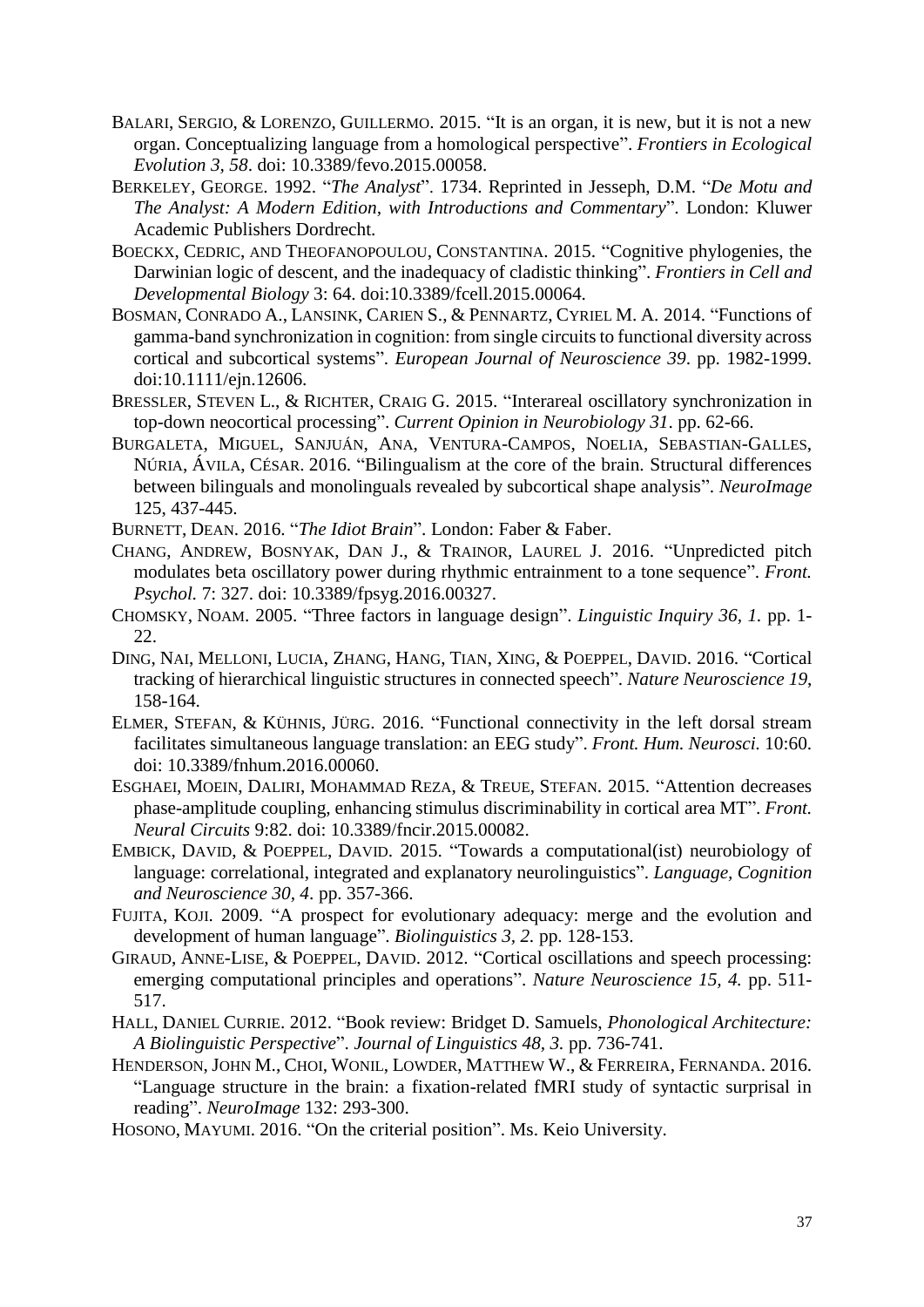- JESSEN, NADIA AALLING, MUNK, ANNE SOFIE FINMANN, LUNDGAARD, IBEN, & NEDERGAARD, MAIKEN. 2015. "The glymphatic system: a beginner's guide". *Neurochemical Research* 40(12): 2583-2599.
- KOPELL, NANCY J., GRITTON, HOWARD J., WHITTINGTON, MILES A., & KRAMER, MARK A. 2014. "Beyond the connectome: the dynome". *Neuron 83.* pp. 1319-1328.
- LAM, NIETZSCHE H.L., SCHOFFELEN, JAN-MATHIJS, UDDEN, JULIA, HULTEN, ANNIKA & HAGOORT, PETER. 2016. Neural activity during sentence processing as reflected in theta, alpha, beta, and gamma oscillations. *NeuroImage* http://dx.doi.org/10.1016 /j.neuroimage.2016.03.007.
- LISMAN, JOHN E., & IDIEART, MARCO A.P. 1995. "Storage of  $7 \pm 2$  short-term memories in oscillatory subcycles". *Science* 267, 1512-1515.
- LUNDQVIST, MIKAEL, ROSE, JONAS, HERMAN, PAWEL, BRINCAT, SCOTT L., BUSCHMAN, TIMOTHY J., MILLER, EARL K. 2016. "Gamma and beta bursts underlie working memory". *Neuron* 90, 1-13.
- MAI, GUANGTING, MINETT, JAMES W., WANG, WILLIAM S.-Y. 2016. Delta, theta, beta, and gamma brain oscillations index levels of auditory sentence processing. *NeuroImage* doi:10.1016/j.neuroimage.2016.02.064.
- MATCHIN, WILLIAM, & HICKOK, GREGORY. 2016. "'Syntactic perturbation' during production activates the right IFG, but not Broca's area or the ATL". *Front. Psychol.* 7:241. doi: 10.3389/fpsyg.2016.00241.
- MATSUNAGA, EIJI, & OKANOYA, KAZUO. 2014. "Cadherins: potential regulators in the faculty of language". *Current Opinion in Neurobiology 28.* pp. 28-33.
- MIŁKOWSKI, MARCIN. 2012. "Limits of computational explanation of cognition". In: Müller, V. C. (ed.). *Philosophy and Theory of Artificial Intelligence*. New York: Springer. pp. 69- 84.
- MURPHY, ELLIOT. 2015a. "Labels, cognomes and cyclic computation: An ethological perspective". *Frontiers in Psychology 6, 715.* doi: 10.3389/fpsyg.2015.00715.
- MURPHY, ELLIOT. 2015b. "The brain dynamics of linguistic computation". *Frontiers in Psychology 6, 1515*. doi: 10.3389/fpsyg.2015.01515.
- MURPHY, ELLIOT. 2016. "The human oscillome and its explanatory potential". *Biolinguistics 10*, pp. 6-20.
- NARITA, HIROKI. 2014. "*Endocentric Structuring of Projection-free Syntax*". Amsterdam: John Benjamins.
- OBLESER, JONAS. 2016. "Tell me something I don't know". *eLife* 5: e15853. doi: 10.7554/eLife.15853.
- PALMER, CLARE, ZAPPAROLI, LAURA, & KILNER, JAMES M. 2016. "A new framework to explain sensorimotor beta oscillations". *Trends in Cognitive Sciences* 20(5): 321-323.
- POEPPEL, DAVID. 2012. "The maps problem and the mapping problem: two challenges for a cognitive neuroscience of speech and language". *Cognitive Neuropsychology 29.* pp.34-55. doi: 10.1080/02643294.2012.710600.
- PRINDLE, ARTHUR, LIU, JINTAO, ASALLY, MUNEHIRO, LY, SAN, GARCIA-OJALVO, JORDI, & SÜEL, GÜROL M. 2015. "Ion channels enable electrical communication in bacterial communities". *Nature 527*. pp. 59-63.
- RAVIGNANI, ANDREA, BOWLING, DANIEL L., & FITCH, W. TECUMSEH 2014. "Chorusing, synchrony, and the evolutionary functions of rhythm". *Frontiers in Ecology and Evolution 5*: 1118.
- RODRIGUES, FRANCISCO A., PERON, THOMAS K. DM.,JI, PENG. 2016. "The Kuramoto model in complex networks". *Physics Reports 610*. pp. 1-98.
- RUSSELL,BERTRAND. 1948. "*Human Knowledge: Its Scope and Limits*". London: George Allen & Unwin.